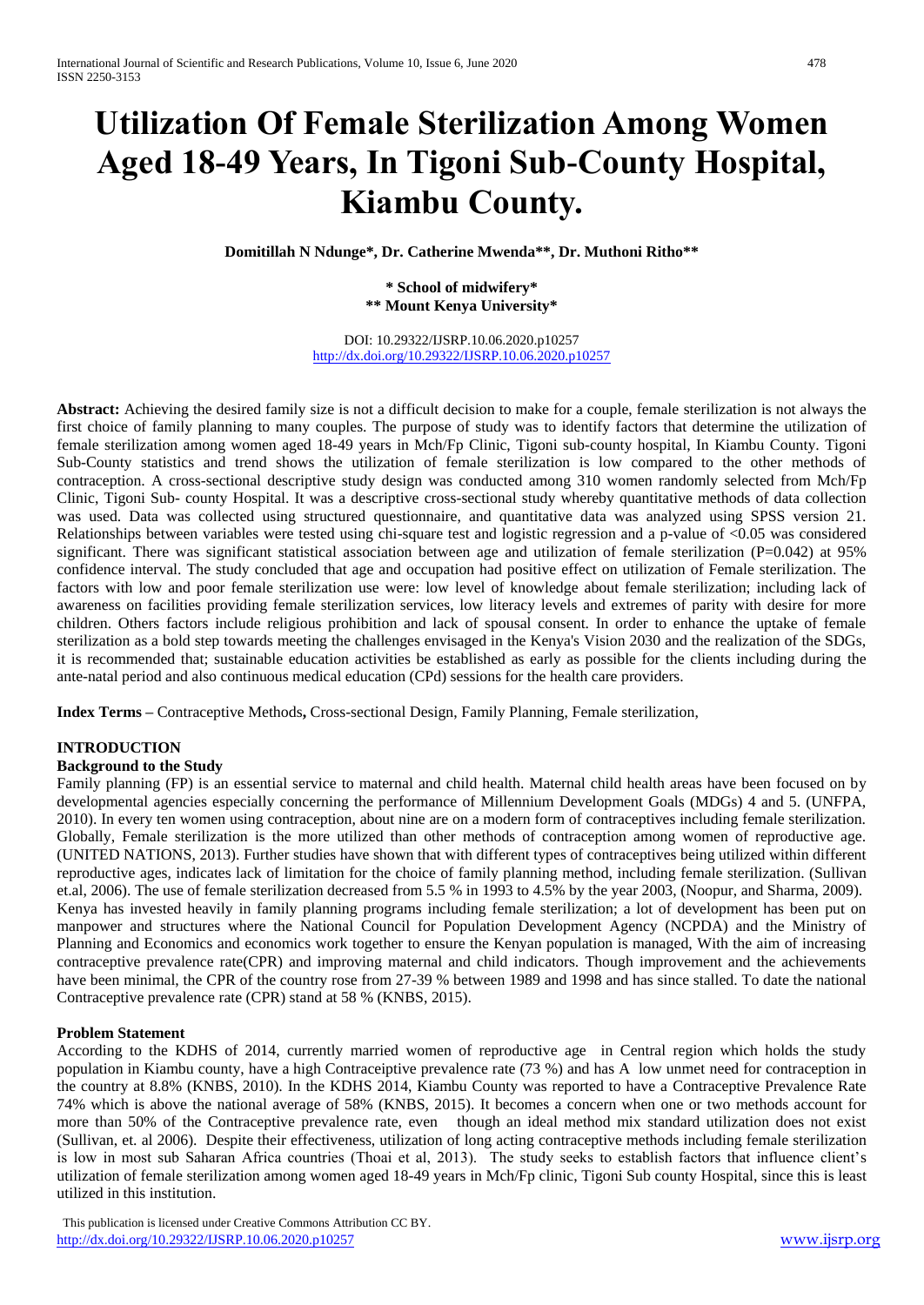# **Empirical Literature**

## **General Client related Factors that influence the Uptake of Family Planning**

According to the World Health Organization, the purposes of family planning is a voluntary thinking and living way which is based on attitudes, knowledge and rational decisions made by couples so as to prevent unwanted pregnancies. Family planning including female sterilization comes along with many benefits to the mother, children, father and the family at large. Different women have different perceptions of the family planning concepts including female sterilization and are influenced by different factors (Ackerson & Zielinski, 2017).

Family planning including female sterilization comes along with many benefits to the mother, children, father and the family at large. The mother is given sufficient time in regaining her health after the delivery, enables her to give attention and love her children and husband as they deserve and also helps her in her advancements which maybe career or personal growth. The father who may be the bread winner is able to provide for the family's basic needs and take good responsibility for the family. The children on the other side, when there is family planning they are provided for ample care attention and love as deserved.

With the different beliefs from the different religions, strict followers decisions and ability to use female sterilization as a method of family planning is affected and thus the religion determines their use of the different methods of family planning (Yeatman & Trinitapoli, 2010).

Different cultures and ethnicity believe that God is the giver of children and that he regulates the number of children that a family will have. This increases the fertility rate among the society which increases poverty levels in this region. It is therefore necessary to consider socio-cultural factors in campaigns towards the use female sterilization (Bakibinga et al., 2016; Khasakhala, 2011).

## **General Client Factors Influencing Uptake of Long-Term Methods**

Long term family planning methods for example, Female sterilization refers to the use or application of methods that prevent individuals from getting pregnant for a more extended period if not permanently. Several factors influence the uptake of long term family planning methods, as opposed to the short term. Many parents prefer to concentrate on their firstborn child until they are grown enough before they think of getting a second child.

Another benefit is that the methods reversible where they give the parents the freedom to decide the period when they want to have the child and when they want (Bongaarts, Mauldin, & Phillips, 2016).

Another reason as to why clients prefer the female sterilization is because it offers protection against unplanned pregnancies for a more extended period. For example, a Intra uterine contraceptive device(IUCD) can be effective for 10 years (Cleland et al., 2017).

## **Socio-demographic Factors Determine the Utilization of Female Sterilization**

A systematic review study by Olakunde et al. (2019) on uptake, facilitators and barriers female sterilization as a method of contraception among women of sub Saharan Africa reviewed articles published between the year 2017 and 2000. It obtained 48 articles whose analysis reviewed that there were individual factors that were barriers or facilitated uptake of female sterilization. The most common socio-demographic facilitator was achievement of desired family size.

In an attempt to understand the socio demographic characteristics of the acceptors of female sterilization in South West Nigeria, a retrospective analytical study was conducted for a period January 2012 to June 2013 followed by a cross-sectional study of 96 sterilized clients across various health centres in South West Nigeria. It was established that among the reasons given for accepting female sterilization as a method of contraception included completed family size (12.5%) while the rest reported that they had completed family size in addition to gynaecological and obstetrical issues.

Eeckhaut (2015) wanted to find out female sterilization patterns in the United States in relation to their marital status and other socio-demographic characteristics. A survival analysis was done using cross-sectional data from 2006-2010 National Survey of Family Growth which represented US civilian population of women aged 15-44 years. The survey established that female sterilization was not limited to women who were currently married. Besides, it was not limited to ever-married women suggesting that even those who have never been married were using it as a long term contraceptive of choice.

## **Socio-cultural Factors that Influence the Utilization of Female Sterilization**

A cross-sectional study in Sub-Saharan Africa established that the barriers to uptake of female sterilization included myths and misconceptions that scared women regarding utilization of female sterilization. Besides, the fear of surgery and its complications was a major socio-cultural issues because female sterilization required an operation thought to be done in theatre. Other barriers mentioned included irreversibility of the procedure considering young women might change their family planning plans later in life and in that situation they would not have an option to remove the method. Additionally, there were religious teaching and beliefs that discouraged and prohibited use of female sterilization and use of contraceptive methods in general.

The decision to undergo female sterilization often involved male sex partners and their disapproval of the method greatly influenced uptake, a finding that was also reported by Adebimpe (2016). The study recommended adoption of health education strategies that aimed at minimizing socio-cultural issues that were barriers as well as promoting factors that would facilitate uptake of the female sterilization as a method of family planning.

Utilization of female sterilization has got no undesired effects (WHO/RHR, 2011). There was concern that female sterilization was believed to lead to menstrual irregularities, but other studies have shown that those women using female sterilization are not at a higher risk of getting the side effects than others, of getting menstrual irregularities. (Ripley F and Salem RM, 2012). Several studies have shown that with good communication among couples increased contraceptive use including female sterilization is likely to increase (Tumlinson et al, 2013; Gayen & Raeside, 2010).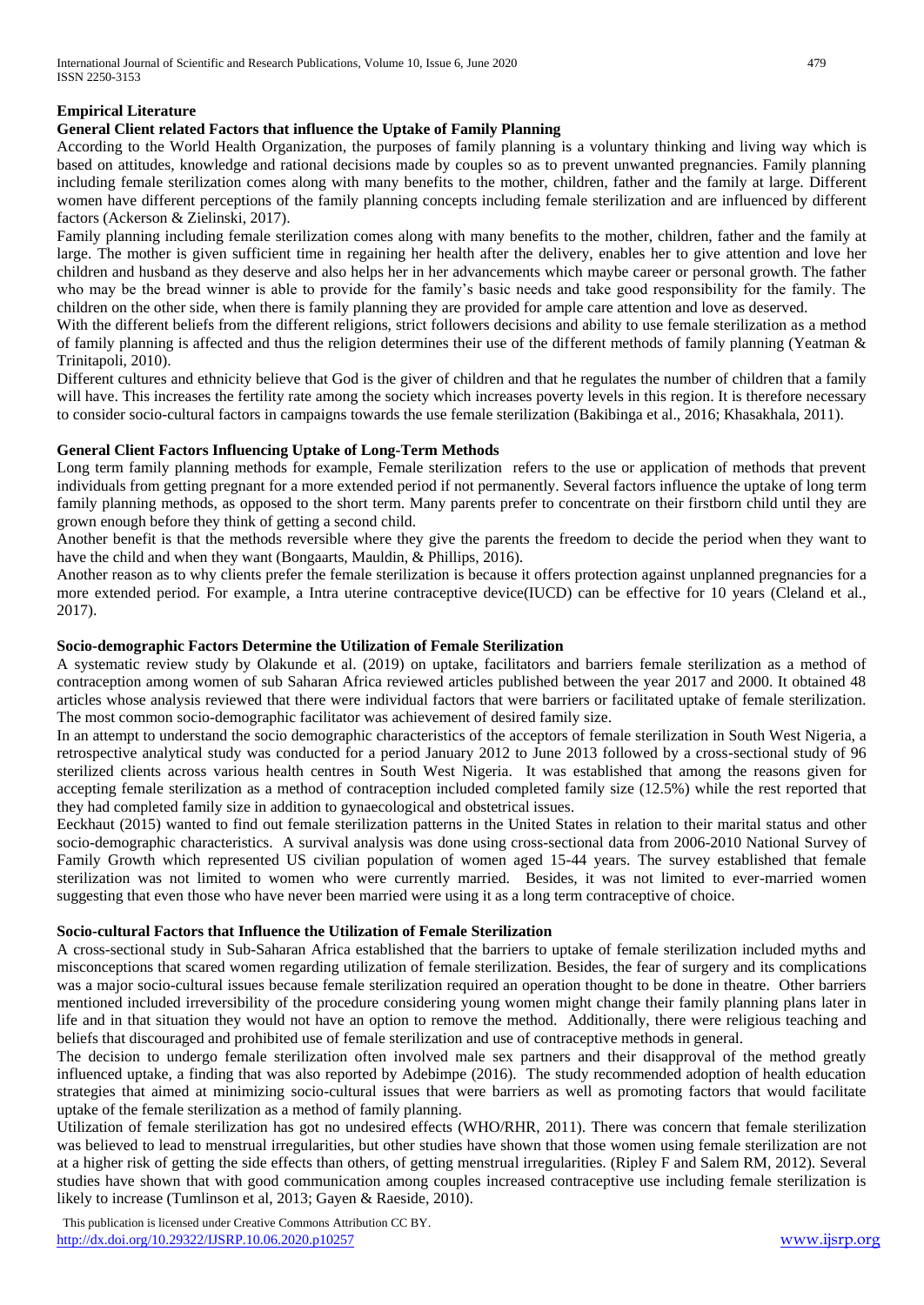## **Institution-Related Factors that Influence the Utilization of Female Sterilization**

Among the institutional factors that were identified included poor health worker expertise and lack of equipment that is necessary to conduct female sterilization. However, there were some institutional factors that facilitated uptake of female sterilization such as subsidized cost of providing the service, task-sharing. Adebimpe (2016) argues that although health workers had generally high level of knowledge on female sterilization, their attitude and concerns towards the procedure were biased in a way that they had negative influence on the uptake of Female sterilization method in the community.

Another institutional factor is based on the performance of health professionals especially how they package information that they share with clients. A cross sectional study conducted in USA among 1154 physicians who offered female sterilization services revealed that physicians had different opinions regarding advising clients against female sterilization based on various client characteristics.

Ripley and Salem (2012) explains that additional barriers to accessibility of female sterilization include the publicity of facilities that provide it. For example, a hospital could be having the capacity to offer female sterilization but the public does not know thus limiting uptake of the method.

# **MATERIALS AND METHODOLOGY**

## **Research Design**

It was a cross-sectional descriptive study design which employed quantitative parameter which was done at Mch/Fp Clinic, Tigoni sub-county hospital, In Kiambu County.

Systematic random sampling method was used where the first respondent was the first client attended on the day of the interview .The Sampling interval was determined by dividing the approximated attendance for FP services for 3 months which was 897,(Total for the year 2016 was 3591.One month =3591/12=299 , therefore 299\*3=897) by the sample size.

 $K=N/n$ 

897/326=2.7=3

Every 3rd client was interviewed.

Sampled participants were interviewed after being assessed for their eligibility and informed consent obtained before being allowed to participate.

The fisher formula was used to determine the size of the sample (Mugenda  $\&$  Mugenda, 2003)

n= the desired sample size,  $Z=$  the standard Normal deviation at 95% confidence level, and confidence interval (1.96). P=the proportion in the target population,  $q=1-p$ , d=the level of statistical significance set (0.05)

Therefore n= $1.962 \times (0.74) (0.26)/0.052$ 

n=296.

The minimum required sample size was 296. However, allowing for 10% non-response the sample size was adjusted upwards to 326.

## **Data Collection Tool**

A self-administered objective questionnaire was developed and used for the study. It was in English language as the service providers were conversant with that language and there was no need for translation to another language.

The pre-testing of the research tool was done in Kiambu Sub County Hospital in Kiambu County, using 10% (33) of the questionnaires.

Validity was determined during the pretesting and Research assistants were trained to ensure they are conversant with the tool. Enough literature review had been done for ideas on developing the tool.

Reliability was ascertained during the pre-testing, by administering the tool in an institution with similar characteristics before administering the tool to the participants.

## **Data management**

Data was checked for completeness, cleaned and coded. Quantitative Data was entered into computer for analysis. Analysis was done using SPSS software version 20, and presented by use of Tables, Graphs, percentages and frequencies. Chi square was used to test the association between the dependent and independent variables. After entry, the data was crosschecked to ensure accuracy of the information obtained from the field then compared and validated using an in-built validation facility in Cs Pro. Analyzed information was cross checked with secondary data and glaring deviations or outliers observed addressed.

## **Ethical Consideration**

Approval was sought from Mount Kenya University Ethics Review Committee, further approval was obtained from National Commision for science, Technology and Innovation.(NACOSTI) before execution. Tigoni Sub County Hospital research and ethics committee provided ethical clearance of the research before execution. Permission was also sought from the Head of the MCH/FP Clinic, where the Data was collected. The respondents of the study had to sign a consent form to indicate their voluntary participation in the study.

# **RESULTS AND DISCUSSION**

## **Family Planning Methods**

The study sought to find out all women who had ever used any methods of family planning.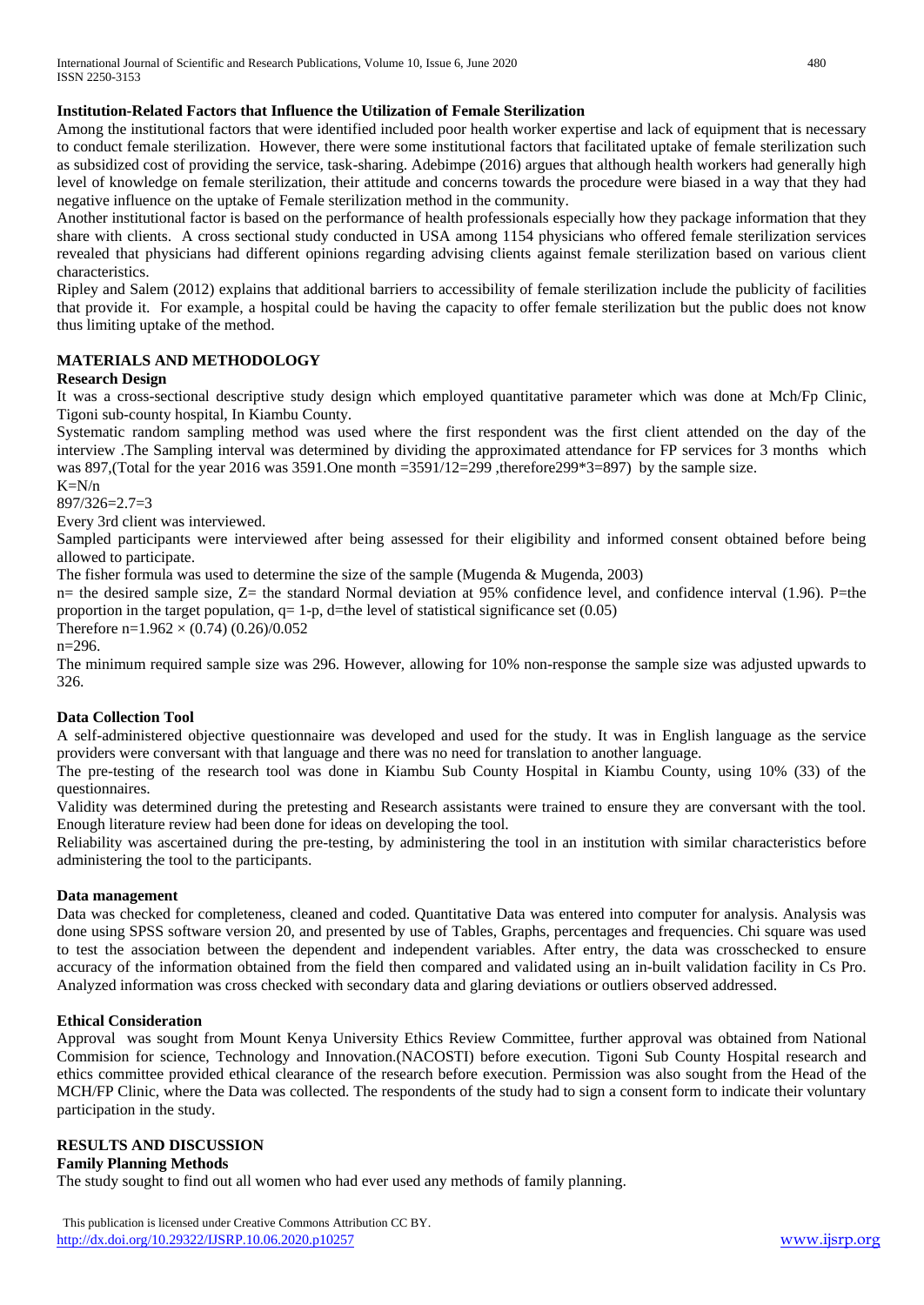| <b>Table 1: Ever use of Family Planning Methods</b> |  |
|-----------------------------------------------------|--|
|-----------------------------------------------------|--|

| Variable                                            |               | Frequency $N=310$ | Percent $(\% )$ |
|-----------------------------------------------------|---------------|-------------------|-----------------|
| Ever used contraception                             | Yes           | 271               | 87.4            |
|                                                     | No.           | 39                | 12.6            |
| Long-term methods used                              | <b>IUD</b>    | 46                | 21.9            |
|                                                     | Implants      | 149               | 71.0            |
|                                                     | Sterilization | 15                | 7.1             |
| Short term methods used                             | Pills         | 112               | 86.2            |
|                                                     | Condoms       | 18                | 13.8            |
|                                                     | Injectable    | 173               | 100.0           |
| Traditional methods used                            | Rhythm        | $\overline{2}$    | 66.7            |
|                                                     | Withdrawal    | -1                | 33.3            |
| Number of Children at First Use of<br>Contraception | 1-2 children  | 266               | 98.5            |
|                                                     | 3 and above   | 4                 | 1.5             |

The study further sought on the intention to use female sterilization in future among the respondents.



## **Figure 1: Future use Female Sterilization**

The study sought from the respondents who did not intend to use female sterilization reasons were sought as to why



## **Figure 2: Reasons for lack of intentions to use female sterilization in future**

The findings from the study indicated that female sterilization was the least utilized among the contraceptive methods. The results are in line with those from (KDHS, 2014) which showed that implants, injectable and pills were the most used methods compared to female sterilization.(KDHS, 2014). This finding is moderately extremely low contrasted and an examination in Tehuledre, Ethiopia found that female sanitization accounts practically 50% of all long acting and lasting strategies. (Tsui et aI, 2010).

| <b>Social Cultural Factors</b>                                                              |                                                                              |         |  |  |
|---------------------------------------------------------------------------------------------|------------------------------------------------------------------------------|---------|--|--|
| Table 2: Association between Socio Cultural factors and Utilization of Female Sterilization |                                                                              |         |  |  |
| Variable                                                                                    | Have you ever used Female<br>sterilization as a method of<br>family planning | P-Value |  |  |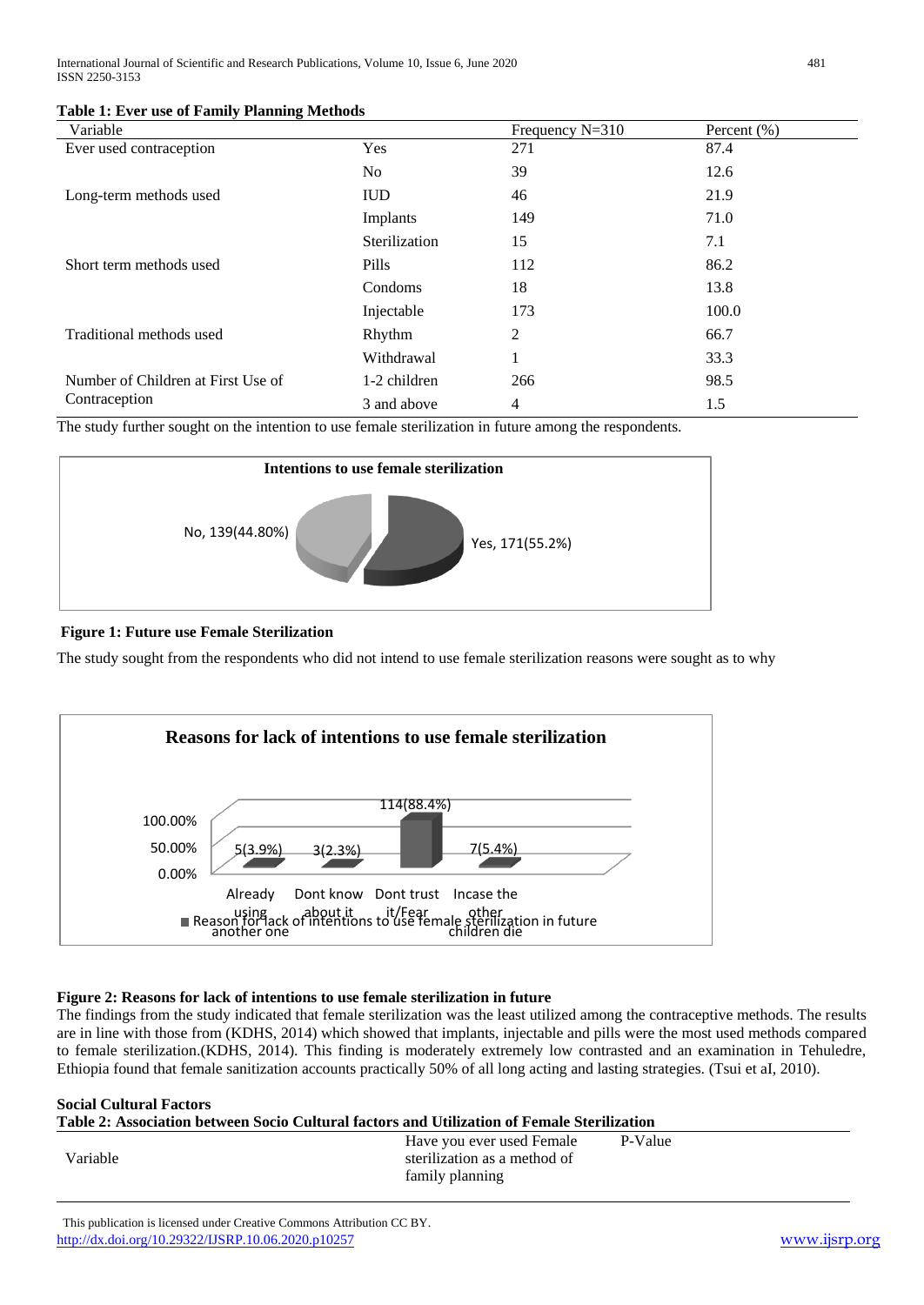International Journal of Scientific and Research Publications, Volume 10, Issue 6, June 2020 482 ISSN 2250-3153

|                             |              | N <sub>0</sub> | Yes      |                               |
|-----------------------------|--------------|----------------|----------|-------------------------------|
| Agreed on number of         | Yes          | 121            |          | Fisher's Exact Test = $0.394$ |
| children to get with spouse |              | 99.2%          | .8%      |                               |
|                             | No.          | 188            | $\Omega$ |                               |
|                             |              | 100.0%         | $0.0\%$  |                               |
| If agreed, the number       | 1-2 children | 20             | $\Omega$ | Fisher's Exact Test $= 1.000$ |
|                             |              | 100.0%         | $0.0\%$  |                               |
|                             | 3 and above  | 101            |          |                               |
|                             |              | 99.0%          | 1.0%     |                               |
| Need For permission to      | Yes          | 65             | $\Omega$ | Fisher's Exact Test $= 1.000$ |
| attend FP clinic            |              | 100.0%         | $0.0\%$  |                               |
|                             | No.          | 244            |          |                               |
|                             |              | 99.6%          | .4%      |                               |
| Need For permission from    | Yes          | 172            |          | Fisher's Exact Test $= 1.000$ |
| spouse to undergo female    |              | 99.4%          | .6%      |                               |
| sterilization               | No.          | 137            | $\Omega$ |                               |
|                             |              | 100.0%         | $0.0\%$  |                               |

From the Table 2 above female sterilization utilization was not positively associated with agreement on number of children to get with the spouse (p=0.394), the number of children agreed (p=1.000), permission to attend FP clinic (p=1.000), and permission from spouse to undergo female sterilization  $(p=1.000)$ .

Descriptive statistical analysis of frequencies and percentages shows that majority (60.6%) of respondents had not agreed on number of children to get with the spouse and those who have agreed majority (83.6%) indicated on 3 children and above. Reducing deliveries had great influence on fertility than child spacing. It is greatly beneficial to both women and society at large to avoid unwanted pregnancies by utilization of contraceptives including female sterilization. Concerning decision making in the family, majority of the respondents (66.5%) made decision together on the use of contraceptives, while 8% were mainly their partner's decision and 31% was mainly the user decision to use contraceptives. A total of 55.5% of respondents indicated they would require permission from spouse to undergo female sterilization as a method of contraception. Utilization of female sterilization is low due to lack of information and on availability and the cost involved.

A similar study in Malawi by Baschieri et al, (2013) revealed that women require permission from their spouses to use contraceptive. The polygamous men tended to be married to women who had not gone to primary school and who desired more children than monogamous couples and thus may reduce women's motivation to practice contraception

## **Institution Related Factors Influencing Utilization of Female Sterilization.**

Factors that were examined to assess utilization of female sterilization were; knowledge of a hospital that offers female sterilization, charges for female sterilization, the waiting time between booking and having the procedure done, who does this procedure, and where is the procedure done.

| Variable             |                   | Have you ever used Female<br>sterilization as a method of family |          | P-Value                       |
|----------------------|-------------------|------------------------------------------------------------------|----------|-------------------------------|
|                      |                   | planning                                                         |          |                               |
|                      |                   | No.                                                              | Yes      |                               |
| Knowledge of a       | Yes               | 105                                                              |          | Fisher's Exact Test = $0.342$ |
| hospital that offers |                   | 99.1%                                                            | .9%      |                               |
| female               | No                | 204                                                              | $\Omega$ |                               |
| sterilization        |                   | 100.0%                                                           | $0.0\%$  |                               |
| Charges for          | Dont Know         | 200                                                              | 1        | Fisher's Exact Test = $1.000$ |
| female               |                   | 99.5%                                                            | .5%      |                               |
| sterilization        | Less than $1,000$ | 5                                                                | 0        |                               |
|                      |                   | 100.0%                                                           | 0.0%     |                               |
|                      | Free              | 104                                                              | $\theta$ |                               |
|                      |                   | 100.0%                                                           | $0.0\%$  |                               |
| Waiting time         | Dont Know         | 292                                                              | 1        | Fisher's Exact Test = $1.000$ |
| between booking      |                   | 99.7%                                                            | .3%      |                               |
| and having the       | Less than 1 hour  | 3                                                                | $\theta$ |                               |
| procedure done       |                   | 100.0%                                                           | $0.0\%$  |                               |
|                      | One Day           |                                                                  | $\Omega$ |                               |
|                      |                   | 100.0%                                                           | $0.0\%$  |                               |
|                      | One Week          | 7                                                                | $\theta$ |                               |
|                      |                   | 100.0%                                                           | 0.0%     |                               |
| Designition          | Nurse             | 66                                                               | $\Omega$ | Fisher's Exact Test = $1.000$ |
|                      |                   | 100.0%                                                           | 0.0%     |                               |
|                      | Doctor            | 211                                                              |          |                               |

 This publication is licensed under Creative Commons Attribution CC BY. <http://dx.doi.org/10.29322/IJSRP.10.06.2020.p10257> [www.ijsrp.org](http://ijsrp.org/)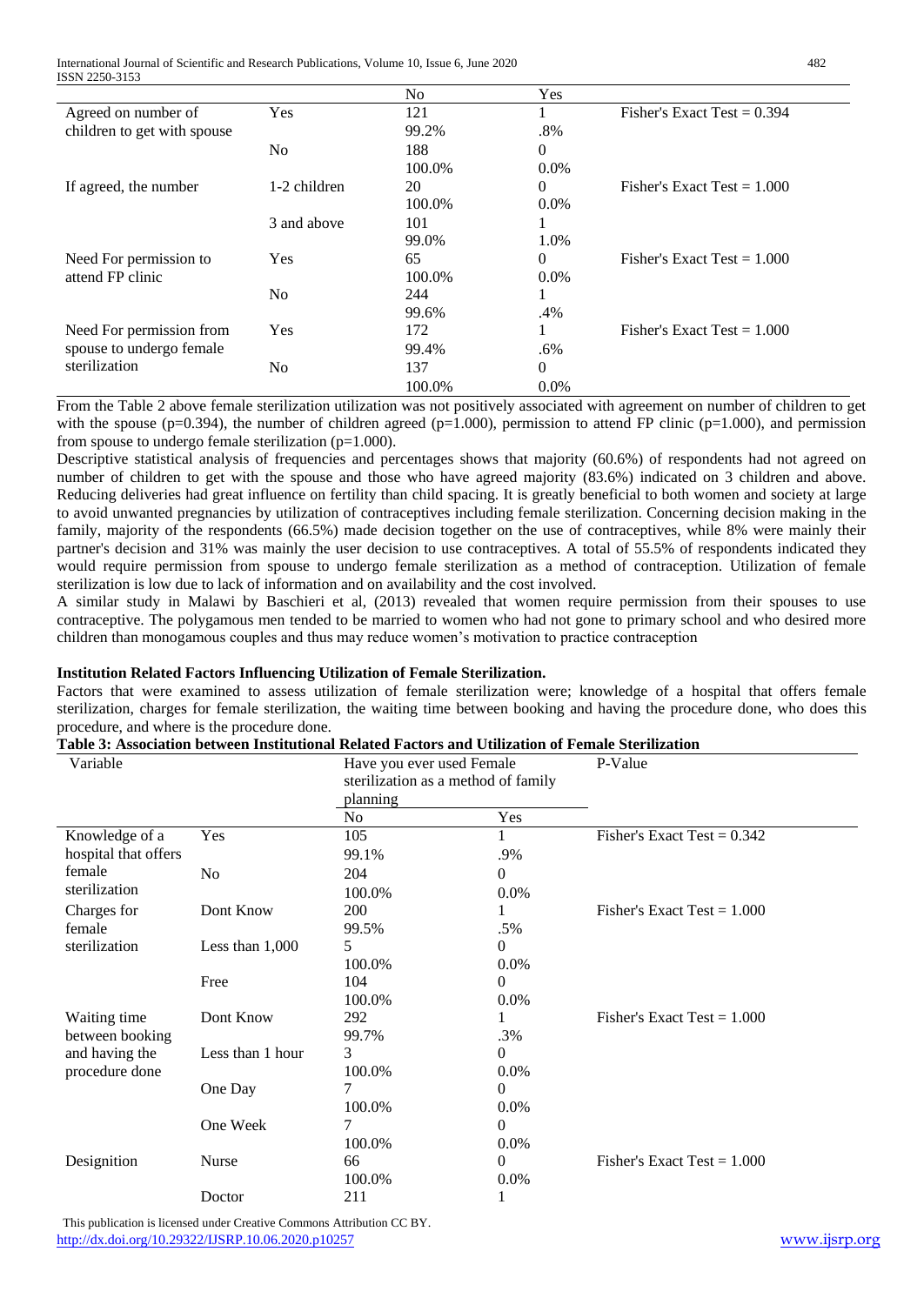International Journal of Scientific and Research Publications, Volume 10, Issue 6, June 2020 483 ISSN 2250-3153

|            |                  | 99.5%  | .5%          |                               |
|------------|------------------|--------|--------------|-------------------------------|
|            | Clinical Officer | 11     | $\mathbf{0}$ |                               |
|            |                  | 100.0% | $0.0\%$      |                               |
|            | Visitng team     | 21     | $\Omega$     |                               |
|            |                  | 100.0% | $0.0\%$      |                               |
| Department | Mch/Fp clinic    | 37     | $\Omega$     | Fisher's Exact Test = $0.529$ |
|            |                  | 100.0% | $0.0\%$      |                               |
|            | Theatre          | 126    |              |                               |
|            |                  | 99.2%  | $.8\%$       |                               |
|            | Not sure         | 146    | $\mathbf{0}$ |                               |
|            |                  | 100.0% | $0.0\%$      |                               |

From the Table 3 above female utilization was not positively associated with knowledge of a hospital that offers female sterilization (P=0.342), charges for female sterilization (P=1.000), the waiting time between booking and having the procedure done ( $P=1.000$ ), who does this procedure ( $P=1.000$ ), and where is the procedure done ( $P=0.529$ ).

The awareness to female sterilization, which is measured as the knowledge about the family planning method was positively significant on contraceptive use inMch/Fp clinic, Tigoni sub-County Hospital with more than half 55.2% of the respondents indicating they would use it in the future. The results shows the majority of the respondents 65.8% know of a hospital that offers female sterilization while more than two third 64.8% don't know the charges for female sterilization.

In a study done in Zimbabwe women were found to have no problem in recommending their chosen family planning method including female sterilization, to their friends or even kinsmen. (Mitchel MJ, 2004).

## **Multivariate Analysis of factors that determine utilization of Female Sterilization among women aged 18-49 years.**

At bivariate analysis, female sterilization utilization at 95% confidence intervals (p-value<0.05) was significantly associated with the analysis of age and utilization of female sterilization ( $p = 0.042$ ) at 95% confidence interval. There was statistical association between occupation and utilization of female sterilization (P=0.035). These factors were then fed into a logistic regression where they were not significantly associated with female sterilization utilization among women aged 18 to 49 years of reproductive age in Mch/Fp clinic, Tigoni sub-County Hospital and thus the null hypothesis is rejected.

#### **Conclusion**

The variables identified as the factors which had positive significant effect on contraceptive use were: On socio-demographic age of the women and women's occupation had positive significant. The main obstacle to the use of female sterilization was lack of knowledge and fear of surgery.

Though majority of married study participants had high knowhow on the overall permanent contraceptive methods, a huge number of married women had low knowledge specifically on female sterilization. The study findings indicate that female sterilization prevalence rate was very low below the national average compared to other family planning methods.

The social and economic factors that were found to influence the utilization of female sterilization among the respondents were, the level of education, occupation and increased knowledge on utilization of female sterilization.

## **Recommendations**

In order to enhance the utilization of female sterilization are recommended:

- i. Establishment of sustainable Continuous Education sessions to improve utilization on female sterilization.
- ii. Development of information and educational materials about female sterilization and benefits to be used in the health facilities and in the community to raise awareness.
- iii. Community health workers need to make greater efforts to extend their services to include household level discussion on utilization of female sterilization.

## **Recommendations for Further Research**

i. Men were not included in this study, therefore there is need to target men and establish the role of men and how they influence utilization of female sterilization.

## **REFERENCES**

Ackerson, K., and Zielinski, R. (2017). Elements impacting utilization of family arranging in ladies living in emergency influenced regions of Sub-Saharan Africa: An audit of the writing. Maternity care, 54, 35-60.

- Adebimpe, W. O. (2016). A Survey of Clients and Ethical Perspectives of Voluntary Tubal Ligations in the South-Western Nigeria. Diary of Basic and Clinical Reproductive Sciences, 5(1), 21-26–26.
- Bakibinga, P., Mutombo, N., Mukiira, C., Kamande, E., Ezeh, An., and Muga, R. (2016). The effect of religion and ethnicity on family organizing underwriting: A case for women in common Western Kenya. Diary of Religion and Health, 55(1), 192–205.
- Baschieri, A., Cleland, J., Floyd, S., Dube, A., Msona, A., Molesworth, A., ... and French, N. (2013). Regenerative inclinations and prophylactic use: a correlation of monogamous and polygamous couples in northern Malawi. Diary of biosocial science, 45(2), 145-166.